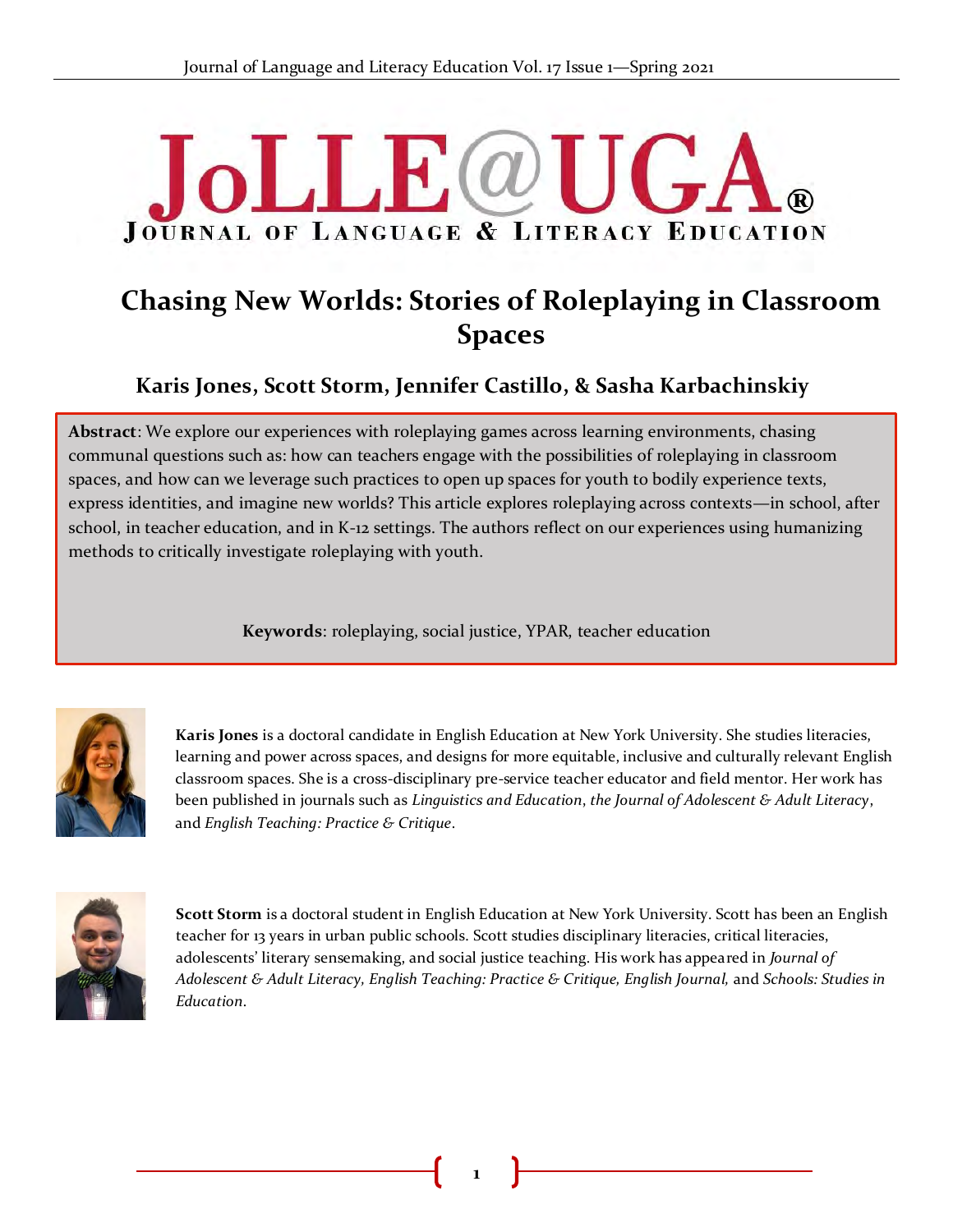

**Jennifer Castillo** is an English Education undergraduate and preservice teacher in NYU Steinhardt's Teaching and Learning Department. Jennifer is a first-generation Bronxite and first-generation college student, and will be graduating in May 2021. Jennifer is a current writing mentor in Youth Online Writer's Web. Jennifer's interests lie in new literacy studies, cultivating student agency and interaction through reading and writing instruction, and exploring the intersections of languages and multiple identities in learning spaces.



**Sasha Karbachinskiy** is a project manager and junior research scientist at NYU's Literacy, Culture, and Technology Lab. She is also a master's student in NYU Steinhardt's Teaching and Learning Department studying Secondary English and Special Education. Sasha is broadly interested in new literacy studies and the learning sciences with a particular focus on gaming pedagogies and learning in informal settings.

#### **Introduction**<sup>1</sup>

hen we read or listen to stories, the words may evoke images of the characters and their actions. What if, instead of imagining a character acting in predetermined ways, we embodied these characters and made decisions for them? For this kind of activity, we look to *role-playing games* (RPGs). Rooted in our experiences with RPGs and learning across after-school, classroom, and teacher education spaces, we explore the unique potential of RPGs. Like a combination of a choose-your-own-adventure books and improvisational theater, RPGs are imaginative activities where groups of players portray different personas—both narrating these characters' actions and speaking as the characters themselves. RPGs are a form of collaborative storytelling. The *game* part of these activities relates to a system of mechanics that affects how the story unfolds—like rolling dice to see what happens next. This system of mechanics varies across RPG games but often allows for elements of agency, W

skill, and luck. Cooperative in nature, the point of playing is not to be the single "winner" but rather to achieve collective or character-driven goals and enjoy telling stories together. The kinds of RPG games to which we refer are not video games but rather are typically played in-person and sitting at a table or in a circle. Popularized in TV shows like *Stranger Things, Community,* and *Big Bang Theory,* RPGs allow for choice-making and identity exploration in a coconstructed imaginative narrative space.

Educational researchers note the benefits of RPGs, including opportunities to apply literary knowledge, build empathy through experiencing characters' perspectives, and collaboratively problem-solve (Cook et al., 2017). Others cite benefits of developing communication skills (Quevedo da Rocha, 2018) and the acquisition of target vocabulary (Lu & Chang, 2016). Garcia's (2019) research on RPGs has demonstrated how participants "read, produce, and communicate" (p. 9) not only in the imaginative game world, but also at the gaming table, and even

 $1$  We acknowledge that there is a gender spectrum and that myriad pronouns exist that we can use when referring to individuals in our writing. Throughout this

article we will use the pronouns preferred by each participant. This choice respects each individual's choices about how they wish to be identified.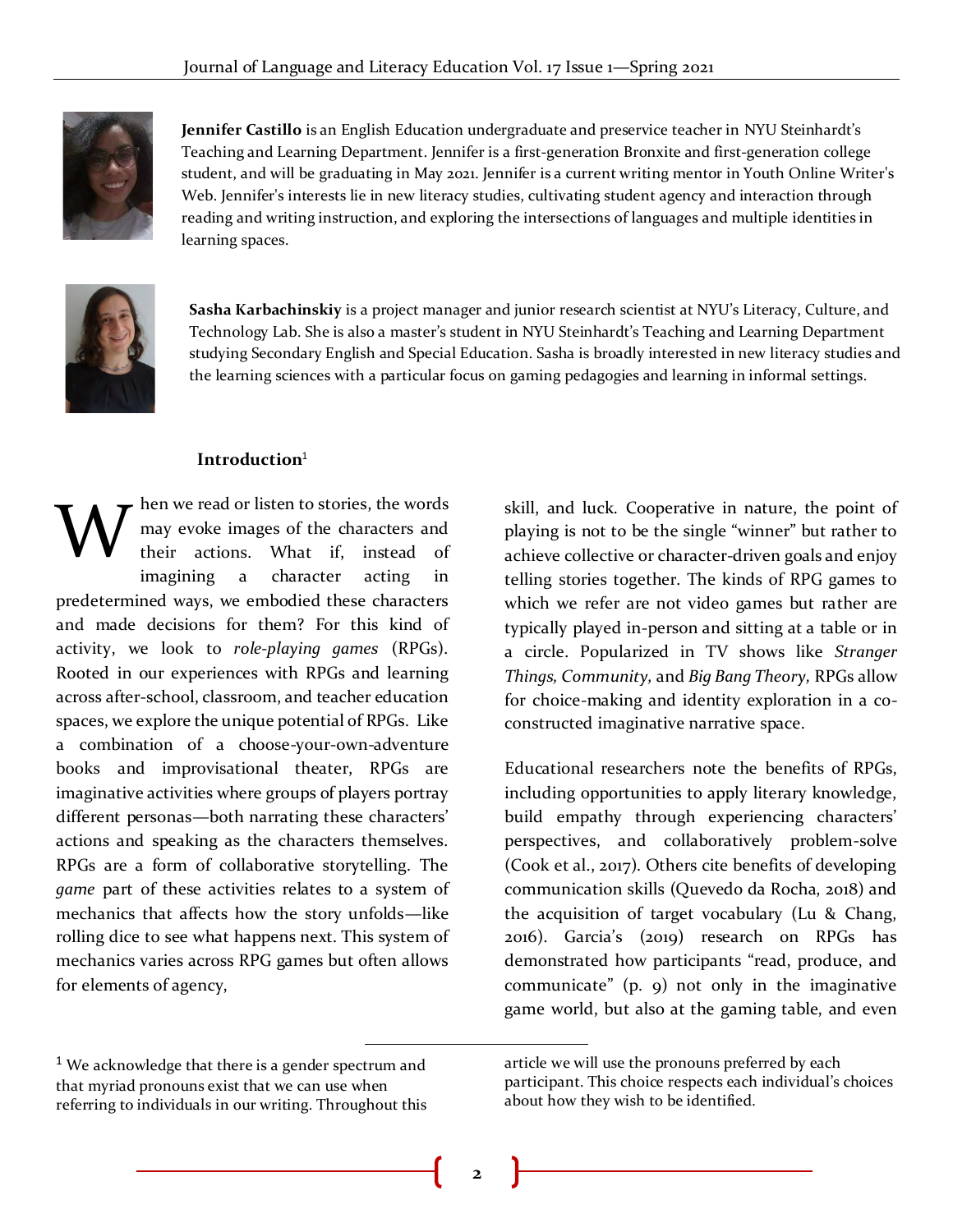beyond the RPG activity. Taken together, some of this research suggests that RPGs may help pedagogues interested in social justice education—including building critical consciousness, celebrating multiple linguistic practices, honoring many identities, and including all learners in agentive ways.

Scholars underscore the importance of working toward social justice education. As Kirkland (2013) argues, a pressing problem is that educational spaces often exclude and silence youth practices that do not align with mainstream white<sup>2</sup> conceptions of literacy.

Pedagogies might problematically position the linguistic and cultural practices of communities of color as "deficiencies to be overcome" (Paris, 2012, p. 93). Social justice approaches instead embrace culturally sustaining pedagogies that center students' identities (Paris & Alim, 2014). A youth literacy practice, RPGs are rooted in youth cultures and the communities of the youth who play them. Further, RPGs have

the potential to be activities where diverse literacies and identities are celebrated. Garcia (2019) has explored these gaming literacies and notes that they may build critical consciousness as players fluidly navigate across real and imagined identities, noting: "These are rich environments for collaborative and peer-supported learning" (p. 25). The potential of RPGs as a tool for identity exploration and working toward justice with youth needs to be further explored.

**"RPGs may help pedagogues interested in social justice education including building critical consciousness, celebrating multiple linguistic practices, honoring many identities, and including all learners in agentive ways."** 

However, merely adopting RPGs in educational spaces may not be enough to work toward justicedriven aims. Unfortunately, many traditional RPGs have included racist, sexist, and homophobic stereotypes and assumptions as has been well documented by scholars (Garcia, 2017), popular media (Blum, 2020), and th[e](https://dnd.wizards.com/articles/features/diversity-and-dnd) gamemakers themselves (Wizards of the Coast, 2020). Therefore, youth and educators need ways to interrogate and reimagine these aspects of RPGs to reorient them toward justice.

Resisting problematic elements, many youth are

already engaging with RPGs in critical ways, including rewriting game mechanics and crafting their own counternarratives. Social justice educators may encourage youth "to engage in *restorying processes* that place them at the center of their literate worlds and that foster collaborative understandings which affirm their lived experiences and identities" (Thomas & Stornaioulo, 2016, p. 332, emphasis added). Educators

have highlighted restorying pedagogies as a vital tool for transforming schooling environments, arguing that they have the potential to surface marginalized narratives (Enciso, 2017) as well as reframing dominant deficit narratives to construct more hopeful futures (Coles, 2020). Restorying allows students to center their own experiences. RPGs are a promising venue for exploring how to enact restorying practices that strive toward social justice.

**3**

<sup>&</sup>lt;sup>2</sup> In line with APA guidelines, the authors have chosen to capitalize most racial groups (such as "Black"). However, we have actively chosen to lowercase the term "white" because this term has a history of being capitalized by

hate groups, white supremacist groups, and white nationalist groups. Our choice to lowercase "white" is intended to be a rejection of language practices that have reified the prominence of whiteness while marginalizing Blackness.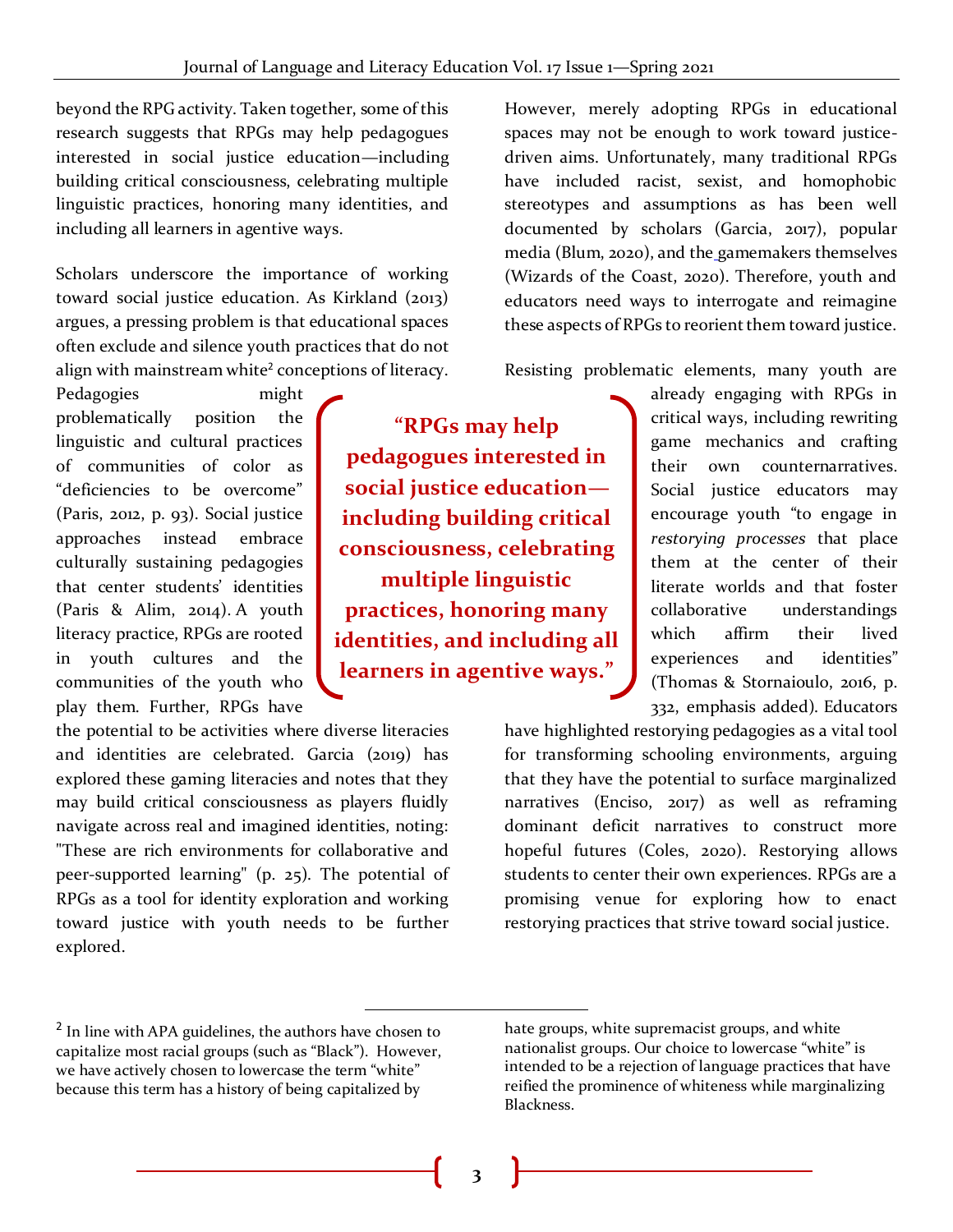This article brings together four educators interested in taking up RPGs in both afterschool and classroom spaces for critically transformative ends. Karis and Scott, both avid RPG players, connected over their shared commitment to social justice teaching and centering youth voices through RPGs. Sasha and Jennifer are pre-service teachers studying with Karis as part of their teacher-training program. Sasha and Jennifer took part in an RPG through Karis's class and related fieldwork and were inspired to share their experiences and engagement with these possibilities. Our work illustrates a diversity of perspectives on transformative RPGs.

In our conversations together, we have found no easy recipe exists for ensuring transformative pedagogies with RPGs. Thus, in this article, we share a variety of experiences and contexts so that readers might consider many strategies for critically engaging youth with RPGs. We explore our own experiences with RPGs in diverse learning environments—in and out of school, with K-12 youth, and with pre-service teachers. We hope readers consider which elements of these designs might work best in their situated contexts. We explored the following questions: how can teachers engage with the possibilities of RPGs, and how can we leverage such practices to open up spaces for youth to restory texts, build critically conscious identities, and imagine socially just worlds?

We present our experiences across three profiles. In the first profile, Scott talks about his experiences combining an RPG and Youth Participatory Action Research project through a queer-led afterschool group. In the second profile, Karis explores using an RPG with pre-service English Language Arts teachers—creating opportunities to "restory" canonical texts. In this profile, Jennifer, a preservice teacher who was enrolled in Karis's class, shares her reflections from a participant's point of view throughout the RPG experience and draws further

connections to critical transformation. Finally, in a third profile, Sasha, a preservice teacher who had also been in Karis's course, reflects on how she was inspired by her experience in this class to create a completely new RPG activity during student teaching. Together, these profiles add a muchneeded set of rich descriptions for considering how to productively use RPGs for social justice education.

## **Exploring Possibilities for RPGs and Social Justice Education**

In this section we present three profiles from using RPGs in different contexts for justice-driven teaching and learning.

## **Profile One: Storytelling through Youth Participatory Action Research**

Scott has been a high school English teacher for thirteen years in urban public schools. Recently, in an afterschool RPG club, he helped facilitate a Youth Participatory Action Research (YPAR) project where youth posed social justice-driven research questions and answered them using qualitative discourse analytic methods. The YPAR group started as a group that was already playing the RPG *Dungeons & Dragons* (D&D).

D&D is not a video game, board game, or card game, but rather is designed as an in-person RPG where each player pretends to be a character in a fantasy realm. Though costumes are not required, players might imagine that they are wizards, elves, or other magical folks in a fantasy realm of their own collective design. Players sit around a table and each person verbally narrates character actions—such as fighting a villain, lifting a large boulder, convincing a witch to give them a sacred artifact—and players roll multi-sided dice to see whether and how successfully they perform these actions. The D&D rules are complex and published over hundreds of pages and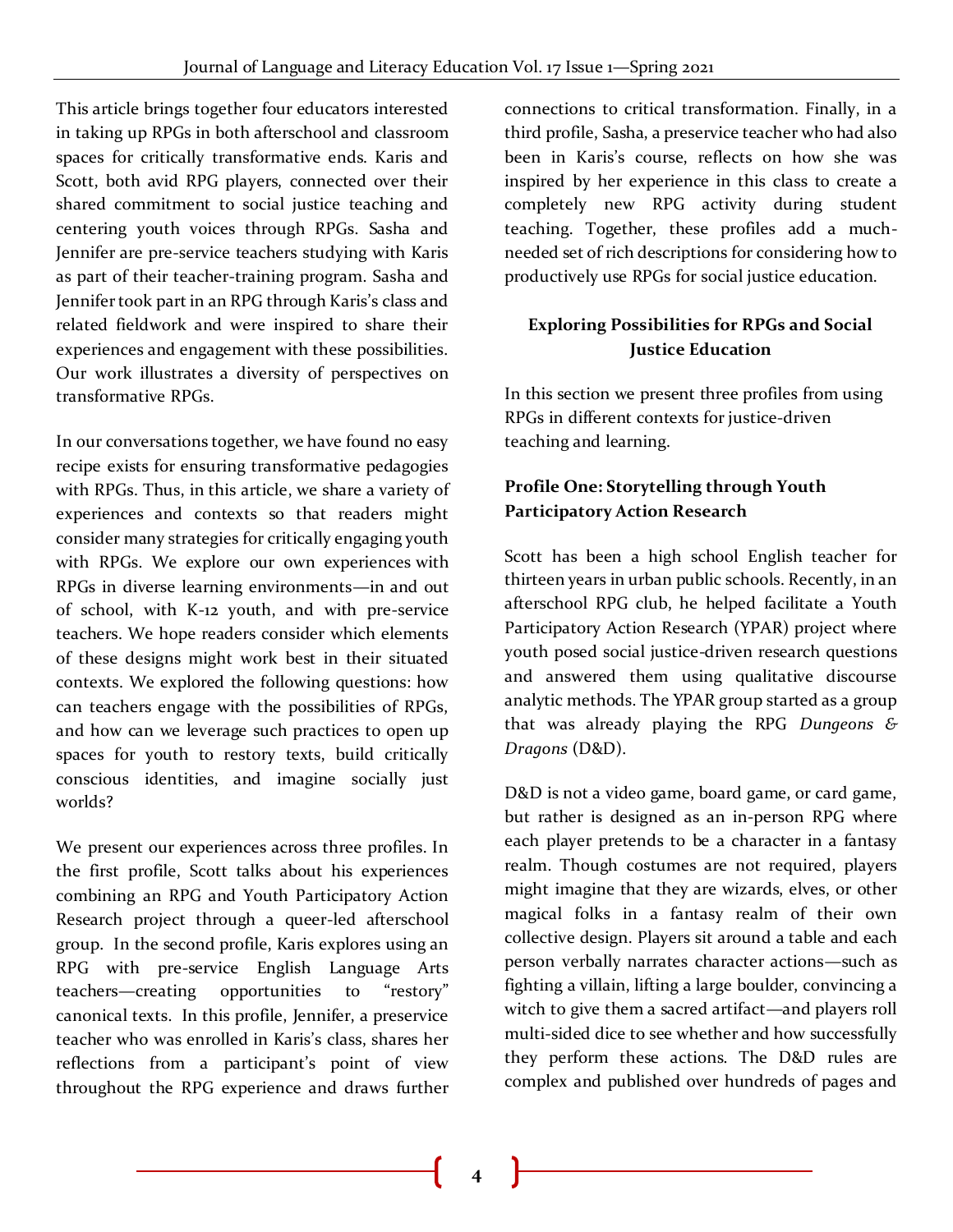#### **Figure 1**

*Left: character sheet, dice, handmade dice bag, name plate, and other materials used in the roleplaying game. Right: multi-sided dice and handmade dice bag that one of the players knit for this group.*

across multiple books. Players might often refer to these books during gameplay. Figure 1 includes pictures of the dice, papers, and some of the other materials that youth used in this RPG.

This youth-led D&D group included eight participants who were all in the eleventh or twelfth grade. The group members identified with diverse gender and sexual identities, including gay, lesbian, bisexual, non-binary, gender-non-conforming, and queer. Two group members identified as straight allies. Most group members also participated in the schools' LGBTQ+ activism club and, through that club, had previous experience leading justice-driven events that raised critical awareness around LGBTQ+ issues in the school community. The majority of group members identified as people of color, and group members identified with diverse and sometimes overlapping racial and ethnic identities,

including Black, Asian, Latinx, Moroccan, Filipino, multiracial, and white. Group members talked about their own racial, gender, and sexuality positionalities as part of their typical interactions, and many group members had strengths in critically analyzing power in their lives and in pop-cultural narratives from their favorite movies and books. Some group members had been playing D&D and other RPGs for many years. A few of the group members referred to stories about previous RPG experiences together. However, five of the eight youth members had not played D&D or any RPG before this school year.

The group was concerned that D&D held racist, sexist, and homophobic assumptions in its narratives and mechanics. They followed several Twitter feeds that talked about the problematic elements of D&D. Aware of the problematic assumptions built into the game, but also loving to play RPGs together, the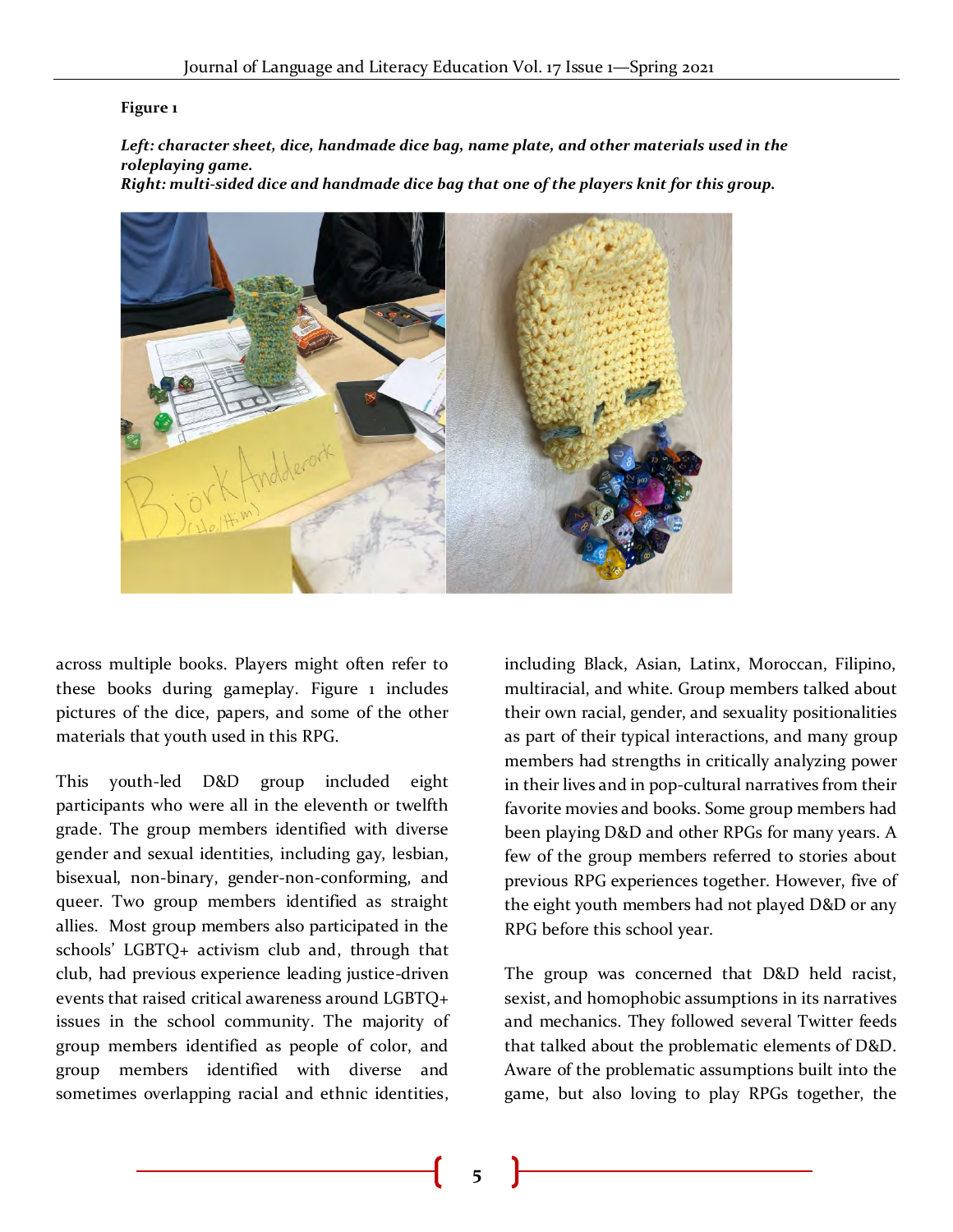group wanted to think deeply about how they could play D&D in antiracist and queer-inclusive ways.

The group knew that Scott was a queer-identifying teacher who used critical lenses—including queer theory and critical race theory—to analyze literary narratives. The group knew that Scott had previously facilitated justice-driven student groups. The group talked with Scott about ways that they could critically think about their RPG. Together they discussed that a YPAR project might be a good approach. YPAR, a community-driven and participatory research methodology, provides space for youth to systematically ask justice-driven questions about their own contexts and empowers youth to explore and answer these questions by using methods of academic research (Mirra et al., 2016). YPAR was wellsuited for this project because it foregrounds a critical perspective and affords youth researchers more power over their own questions than some traditional forms of academic research. Further, YPAR supports youth researchers to act on their findings and work toward their justice-driven goals in their own community contexts (Cammarota & Fine, 2008). Thus, the group asked Scott to bring his critical YPAR expertise and his 20-sided die to the game table.

Although YPAR often uses methods such as interviews, ethnographic field notes, and surveys, Scott and the youth researchers decided that because their questions focused on how they themselves might be reifying racist and heterosexist language, that using discourse analytic methods to analyze their own self-talk may be useful. Thus, the YPAR group played D&D and systematically recorded and transcribed their sessions. Between gaming sessions, they analyzed the transcripts using methods from critical discourse analysis (Fairclough, 2013; Gee, 2014) to see where their language resisted and where it might reify racist, sexist, and heterosexist norms. Sometimes the group had difficulty analyzing their own talk—especially when they noticed how they might, despite best intentions, play into a problematic narrative trope, but the key was always remaining open and brainstorming justice-driven linguistic alternatives. Below, they share three lessons from their YPAR project for considering RPGs and justice.

## *Critically Examining Ourselves*

The YPAR group's RPGs start with everyone sharing their preferred gender pronouns, which begins to build a tone of inclusivity. Players also consider their characters' gender identities and critically check one another when necessary. For example, they noticed that one player sometimes had his character perform a kind of toxic masculinity by interrupting femalepresenting characters and starting fights with the townspeople in the fantasy realm. When another player tried to mention this toxic masculinity, the first player brushed it off, saying that he didn't act this way. However, examining the transcript changed his mind about the level of his character's toxic masculinity. The group analyzed the transcript and marked all the words that might index ideologies of toxic masculinity. Quickly, a pattern emerged which showed that this one player used linguistic resources linked to toxic masculinity much more than other players. This player used a higher number of words about fighting, violence, and sexual conquest, including language that objectified femalepresenting characters as sexual objects. For example, he repeatedly said that he wanted to have sex with all the mermaids the adventuring party encountered. He also interrupted female-identifying characters more than any other player did, and he launched into ninety-second monologues where he "mansplained" what the group should do without letting anyone else speak.

In seeing the pattern in the data, the group member who was using this language became convinced that he needed to move toward more inclusive practices.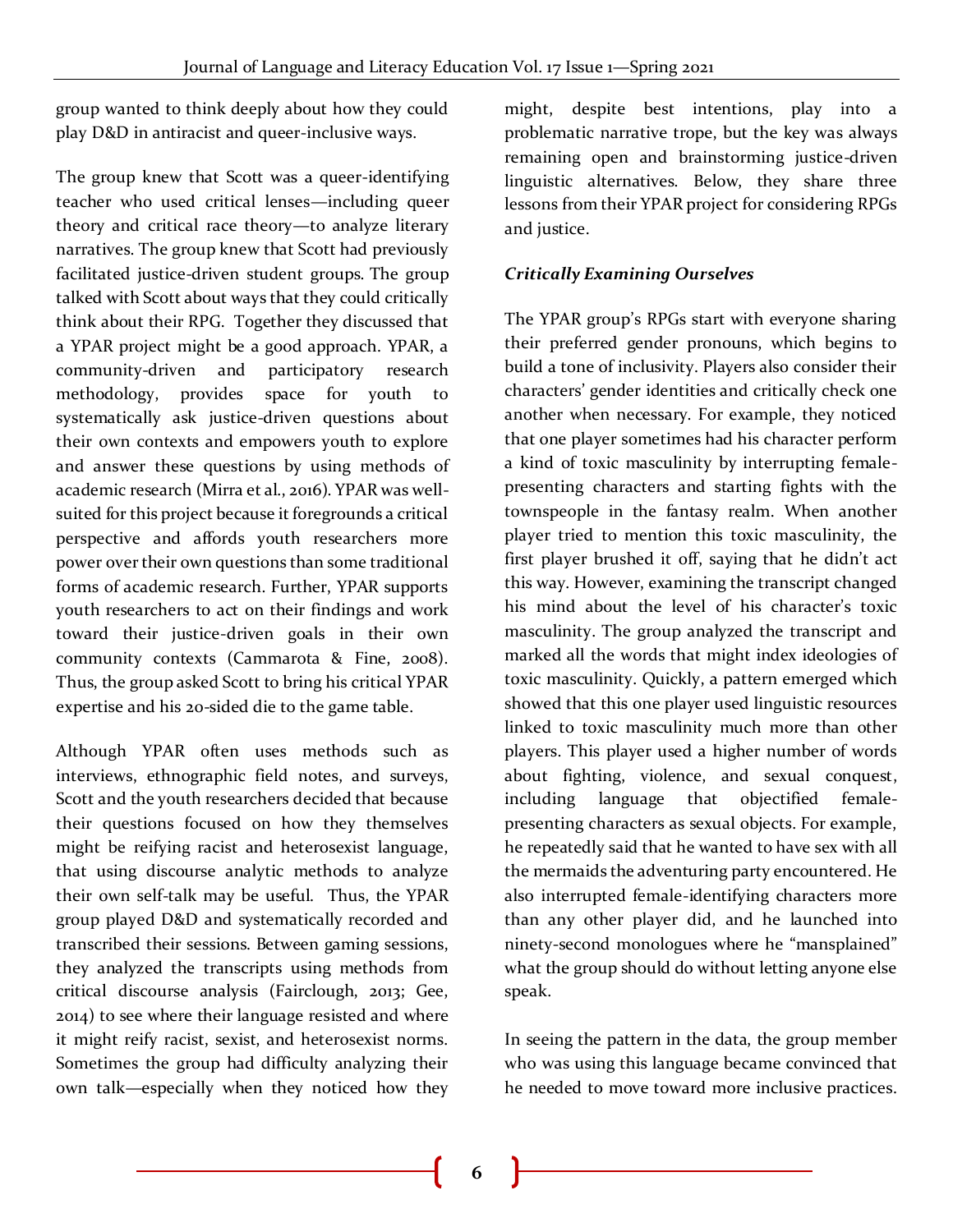He stopped using sexualized language as his only way of interacting with the mermaids. He became more aware of his interruptions and actively stopped himself from speaking over female-presenting characters. Similarly, he avoided "mansplaining" by more frequently posing questions back to other characters instead of holding and singularly controlling the conversational floor. This act of critically examining language together seemed to help players to move beyond defensiveness and start to build anti-oppressive strategies.

#### *Restorying Problematic Narratives*

Youth researchers quickly learned to deconstruct the problematic narratives they encountered in the

official playing materials. For example, there is a type of character in D&D called Tieflings which the official rulebooks (Wizards of the Coast, 2014) refer to as being descended from evil demons. Often portrayed with darker skin, Tieflings are described in the official gaming materials as black-haired, blackeyed, "small minorities found

mostly in human cities or towns, often in the toughest quarters of those places, where they grow up to be swindlers, thieves, or crime lords" (p. 42). Youth questioned why the demon-descended characters seemed to be, as one group member put it, "blackcoded" because of both darker physical features and how these features get linked to being "minorities" from the "toughest" part of crime-riddled inner cities. Youth researchers identified the racism inherent in the portrayal of Tieflings and thought about how they could change the assumptions around these characters. In response, the youth reimagined Tieflings as powerful scholars and kings who were seen not as sinister but as gifted and powerful. Through this restorying, youth upended the

**"This act of critically examining language together seemed to help players to move beyond defensiveness and start to build anti-oppressive strategies."**

problematic narratives that their discourse analysis had uncovered.

Similarly, the group also noticed that in many of the game materials, the orcs were often portrayed as living in militarized forts with primitive-looking technology. The youth researchers identified this as problematic as well, in part because the rulebooks also portrayed orcs with darker skin. Youth crafted counternarratives by describing cosmopolitan orcrun cities that actively worked against the problematic tropes. When they interrogated the game's assumptions like this, they found they could restory their RPGs toward justice.

## *Imagining Critical Utopias*

The group worked to erase heterosexist discourses from their fantasy world. For example, the group actively agreed that: a) homophobic language or slurs should not be allowed in their game; b) there should be no violence that targeted people for their sexuality; and c) they would strive never to assume that any

characters they encountered in the game were straight but rather would assume that characters might identify with any number of sexual identities.

On one occasion, a player questioned this game-play style, saying that the group should consider a homophobic villain so that the group could show how to defeat this foe. One player responded by saying that there was already enough transphobia and homophobia in the world today and that they should expel it from their fantasy world. She argued that their fantasy realm should strive to be a utopian escape. Another player dubbed the game a "queertopia" and the group cheered.

**7**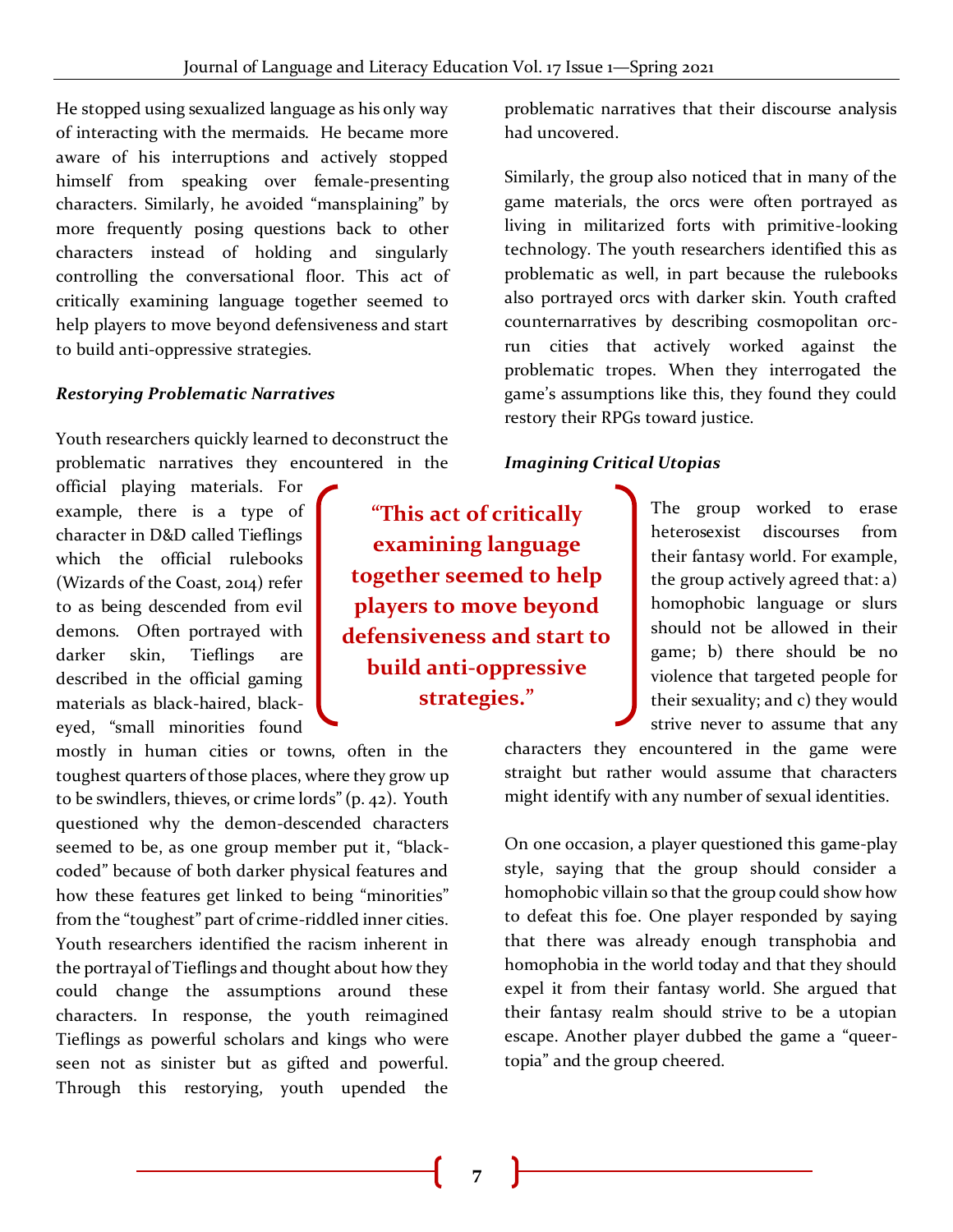The group agreed to explicitly imagine what a fantasy world without heterosexist oppression might look like and to keep each other another accountable to these ideals. For example, they not only embraced queer identities but imagined new ones. One player referred to their character as a "theythemsbian" meaning a lesbian who used they/them pronouns. For this participant, this identity did not feel available in the world outside the D&D game, but it was celebrated as a legitimate identity in the group's imagined queer-utopia. Similarly, the group re-wrote popular cultural tropes in favor of queer-centric ones. For instance, when discussing the cosmology of their fantasy world, the group rejected ideas of a singular god who is often portrayed as a cis white man. Instead, they constructed a pantheon of queer gods led by a reimagined Sappho, the Greek poet whose work centers themes of lesbian love. While not always successful at crafting a queer-topia, they brought a critical lens to all interactions and strove toward queer-topia in both the imaginary game and the real world.

This profile illustrates how, through RPGs, participants might unpack and restory problematic ideologies to ultimately envision utopian worlds. Pedagogically this project suggests how teachers might use these elements—YPAR, discourse analysis, and RPGs—in flexible ways to open spaces for transformation and justice.

## **Profile Two: Restorying Canonical Texts**

As a teacher educator, Karis found Coleridge's *Rime of the Ancient Mariner* to be a challenging text to teach. This ballad from the mid-1800s tells the story of a mariner who shoots a great white bird and suffers supernatural punishment for his actions until he learns to appreciate living creatures better. Though Karis loved the supernatural elements and central puzzle of why the mariner shoots the albatross, the older language and nautical context often posed

#### **Figure 2**

## *Outline for a role-playing game based on The Rime of the Ancient Mariner*

- As you are traveling through this strange land, a great white bird – an Albatross – comes through the snowfog and begins to follow the ship as you sail through the ice. What do you do?
- Notes for GM: Following the role order, allow each player to take one action, roll, and resolve
- **Albatross:** Health 4
- +2 to any rolls the players make (the luck of the albatross!)
- A good southern wind springs up and pushes you back northward
- Take one turn at the end for the **ancient mariner**
	- The **ancient mariner** shoots the **Albatross** with his crossbow
	- If one of your party shoots the albatross, **their character now becomes the ancient mariner** (all instructions for the ancient mariner now apply to this player)

challenges for student teachers who found the text difficult to decode and distant from lived experience.

Karis considered dropping the piece entirely but felt conflicted as she anticipated that her students would need support to critically engage with canonical texts in future school contexts*.* What tools could she introduce to her preservice teachers to help their future students understand and relate to texts using older styles of English while simultaneously building critical consciousness?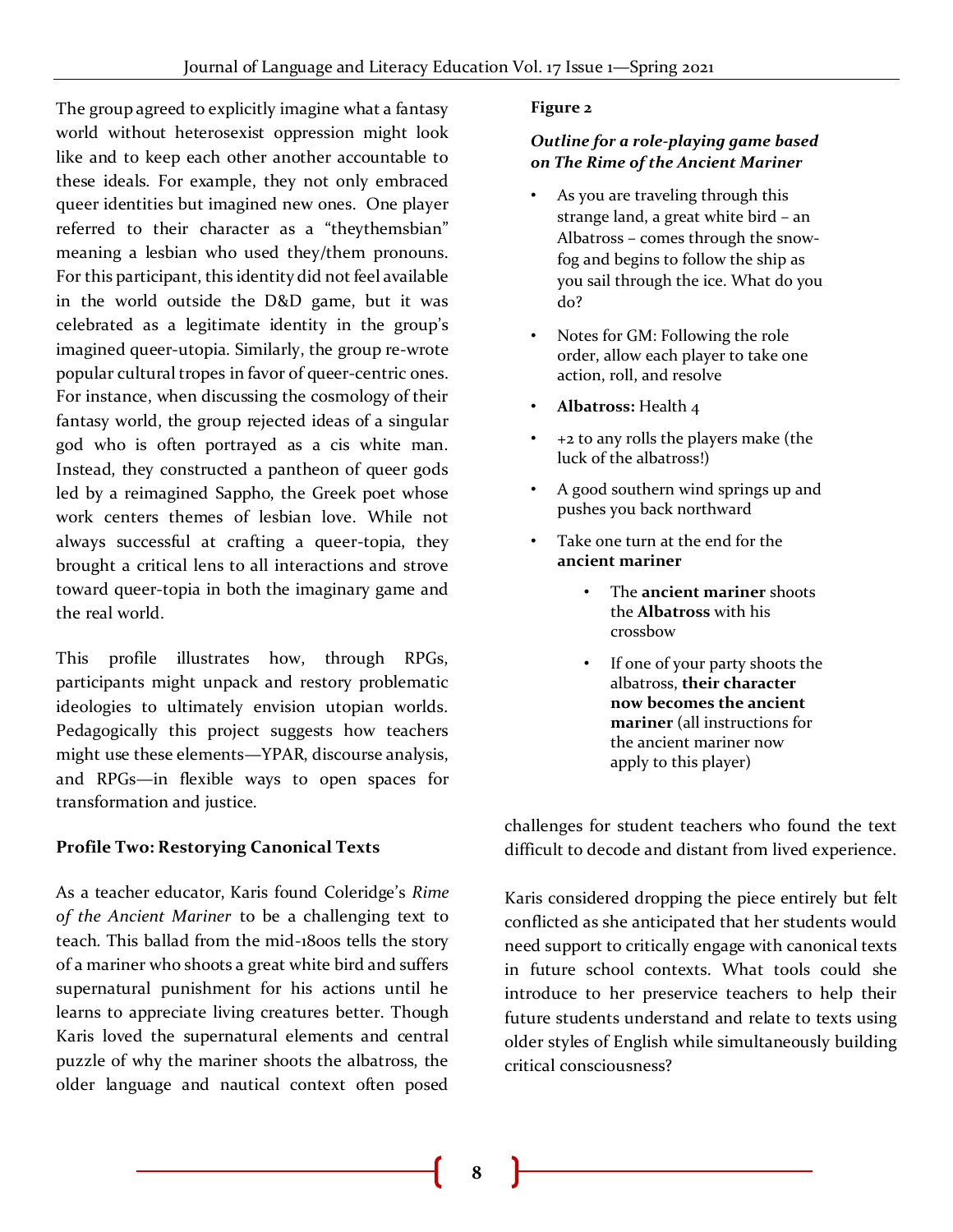#### **Figure 3**

#### *Context of the role-playing game story*

What are we doing?

- • What is the situation?
	- • You are creating a crew of sailors who are sailing a ship together. You can decide where you are trying to go and what you want to get (individually or collectively) out of the trip.
- • Why are we playing this?
	- •We are collectively "restorying" a traditional ballad, which means that we are starting off with the setting, characters, and plot of a certain poem ("The Rime of the Ancient Mariner") and inserting our own characters. Playing through this game together will help us to make sense of the poem and the characters when we read it, even though this story will inevitably play out differently from the original poem.
- • What you have the freedom to do?
	- • Whatever you want to, as long as it is not harmful or disrespectful to any of the <sup>p</sup>layers in our game (or if your GM says you can't do it due to the mechanics of the game). Don't feel like you have to stick to the original plot – it's just our starting point. This is our chance to tell our own story together!

As she struggled with these questions, she realized that *The Rime of the Ancient Mariner* would be ideal for an RPG. By creating a loose script of key plot points for students to encounter and react to, she hoped they could sidestep language hurdles and support understandings of plot, character, and theme. Knowing that students often struggled to understand the motivations of the protagonist, she designed an RPG that had students roleplay sailors, creating their own characters and incorporating their own linguistic and cultural practices. She designed an outline (see Figure 2) that would allow characters to experience the same setting and dilemma as the ancient mariner while responding in characterappropriate ways. She hoped this would allow them to personalize their choices as they struggled with themes of fear and fate. She wanted them to be able to use their own experiences to simultaneously embody the story while creating productive juxtapositions between the poem and their collective storying of it, decentering the canonical text and centering their own beliefs.

The following affordances of this RPG emerged in conversation with Karis's student Jennifer, and excerpts of Jennifer's takeaways from RPGs and restorying are shared below.

#### *Building Context Through Immersion*

At the beginning of the activity, Karis introduced everyone to the context of the story (see Figure 3) and assigned directions for a guided character creation activity. During this activity, students were prompted to imagine what kind of character they wanted to play as well as what kind of dynamic they wanted to have among their sailing "crew." Students read about different roles that were on the ship (e.g., captain, navigator, doctor) and chose their character's profession. They also chose personal characteristics (e.g., name, gender pronouns, race/ethnicity, age) with the guiding questions "What aspects of your character will be similar or different from your identity?" and considered their character's backstory. Before the RPG began, Karis projected a picture of their "ship" and shared nautical terminology and descriptions (e.g., prow, mast, deck).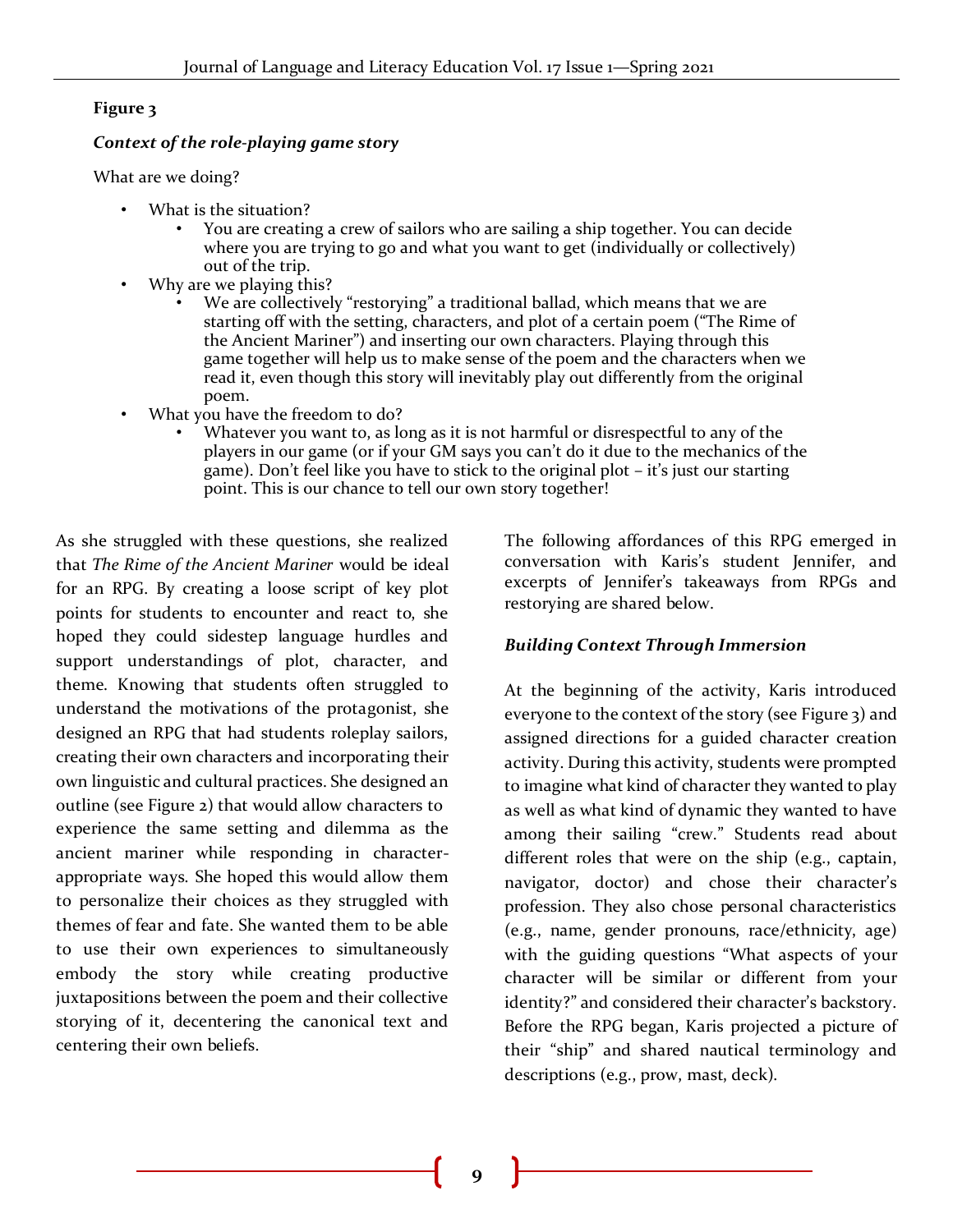Jennifer describes how she made choices around her character and what she learned about the setting:

> I (Jennifer) am a first-generation American, first-generation college student, and an Afro-Latina from the Bronx studying to be an English educator. Participating in an RPG of Rime of the Ancient Mariner via remote learning was striking. Because I'm a musician who plays piano and sings, I chose to roleplay a young Italian gentleman lyre player named Alex. Alex uses music to defuse stressful situations in a similar way to how I play piano for self-care. However, there were obvious contrasts between Alex and myself: from the seven-century long time gap between our young adulthoods to our gender identities, nationalities, ethnicities, and job occupations. It took time for me to immerse myself into the language, scenery, and setting. This was my first time being introduced to the antique and nautical imagery that the Ancient Mariner conjured up— I was delighted by the character of the Ancient Mariner in this realm of 'reality.'

## *Exploring Alternate Identities*

During the gameplay, small groups of students were led by a "game master," or narrator, through situations from the poem, with each player given a chance to describe and resolve an action. Encounters that the crew had to navigate included tumultuous storms and becalmed oceans. They also had to interact with characters from the poem who were played by the game master. Through these interactions, students explored their characters and their own identities. Jennifer describes how she experienced the story through the persona of "Alex," the character she created:

To kick off the game, a forceful storm pulled on our ship's mast, dipping the ship into the sea—this immediately impacted two-thirds of our crewmen. The mariner, a young and skinny-appearing young man leapt into a heroic leadership role and directed my character to prepare a lifeboat. Unfortunately, I rolled a low number, and the lifeboat sustained damage—however, the mariner was surprisingly patient and understanding. After the frightening storm, my classmates opened up personally about their characters' backgrounds. As I discussed my own character's background, I eventually found myself seeing more similarities in spite of my stark differences with Alex. For example, he had an estranged relationship with his fictional family back in 1400's Italy for pursuing his lyre musicianship, leading him to leave everything behind for the Ancient Mariner's ship voyage. Likewise, as a firstgeneration American identifying with the LGBTQ+ community, entering the realm of higher education led me to pause estranged family relationships at home for a lively Greenwich Village subculture.

## *Imagining Relationships with Canonical Characters*

The game master played prominent characters such as the ancient mariner, the albatross, and Death. Players were invited to interact with these characters in imaginative ways and learn more about their motivations. A key moment in the plot is when the mariner shoots the albatross. The students playing had to reckon with the mariner's actions and decide how to respond, as Jennifer describes:

> Alex's first time using his lyre musician skills to ease tensions was after the storm whiplash affected our ship. We had just finished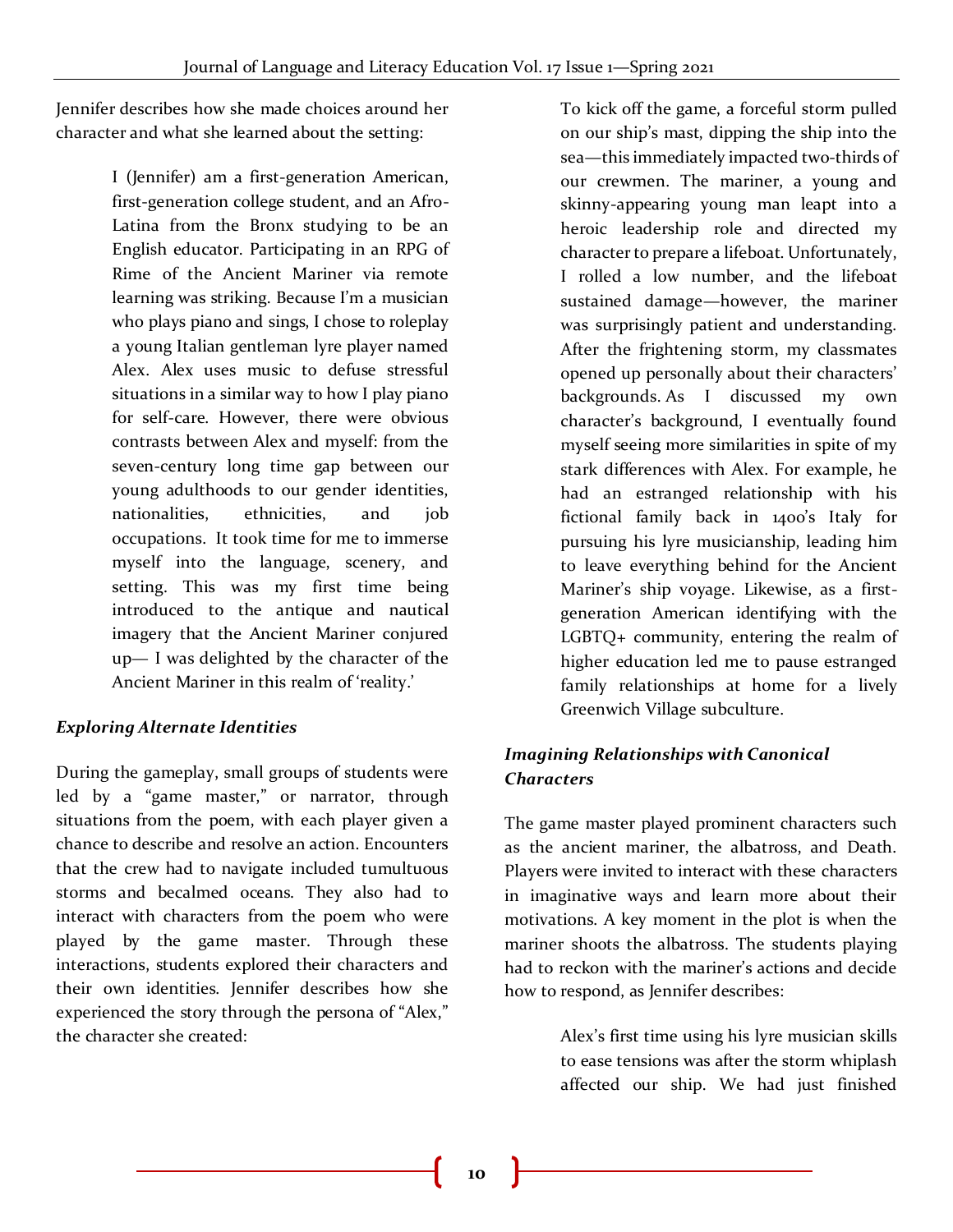sharing background stories of our main characters, which often helped me empathize with their character motivations and actions. Cloaked in snow, ice, and coldness, we sailors spotted the great white albatross hovering above. I immediately thought the bird was a sign of hope due to its color, however most of the characters aboard were confused and tense. However, the mariner decided to single-handedly shoot down the albatross, which upset me. After the bird's death, the mariner got into a fight with my classmates, leaving the Captain to wisely express, "When we mess with nature, nature messes with us

back." The song Alex decided to play (in A flat major to sound peppy and uplifting), proved worthy enough to please and calm the mariner and healer. Thanks to a favorable dice roll, Alex succeeded in healing everyone, which delighted both parties!

This activity shifted the focus of the class's collective learning

from the text to their experiences interacting with the story elements and characters together. Through analyzing how the original text differed from the collective story that they made, students were able to interpret not just the text but also the RPG experience, opening up space for many more learning pathways than Karis had originally intended. As Jennifer reflected:

> I learned that the "Rime of the Ancient Mariner" characters are fiercely passionate in their actions even if their motivations are dealt out with each new turn. When it came to the text, I invested time in synthesizing the

**"Through analyzing how the original text differed from the collective story that they made, students were able to interpret not just the text but also the RPG experience, opening up space for many more learning pathways."**

imagery to understand literary devices through RPGs, like the dense narrative. I grew into my character of Alex, the Italian lyre musician who eased tensions between ship comrades while sailing the sea. This shows another personality trait I shared with Alex: being a moderator among cared ones. Unintendedly, I also learned much more about the universality of characteristics I hold personally. I encountered a vast spectrum of similarities and differences between myself and my character Alex. I also gained wisdom into the realm of the Rime of the Ancient Mariner— thanks to RPGs with my peers on

this poem.

When Jennifer engaged with the original text of the poem for homework, she decided to listen to it out loud and read the words like lyrics. As she listened, she described creating vivid images in her head that were connected to the roleplaying experience that helped her to interpret emergent themes. For instance, when the storm happened in the text, she recalled Karis's narration

building up to the storm. She described thinking closely about the presence of the storm and wondering what it might symbolize. Additionally, drawing from her own experiences using RPGs to make connections with a more difficult text, Jennifer asked insightful questions to the class about using this technique to scaffold for future learners, as you can see from this forum posting:

> This brings me to ask, how might we incorporate using several forms of differentiated learning in executing long poems (ballads, epics like Homer, or a poem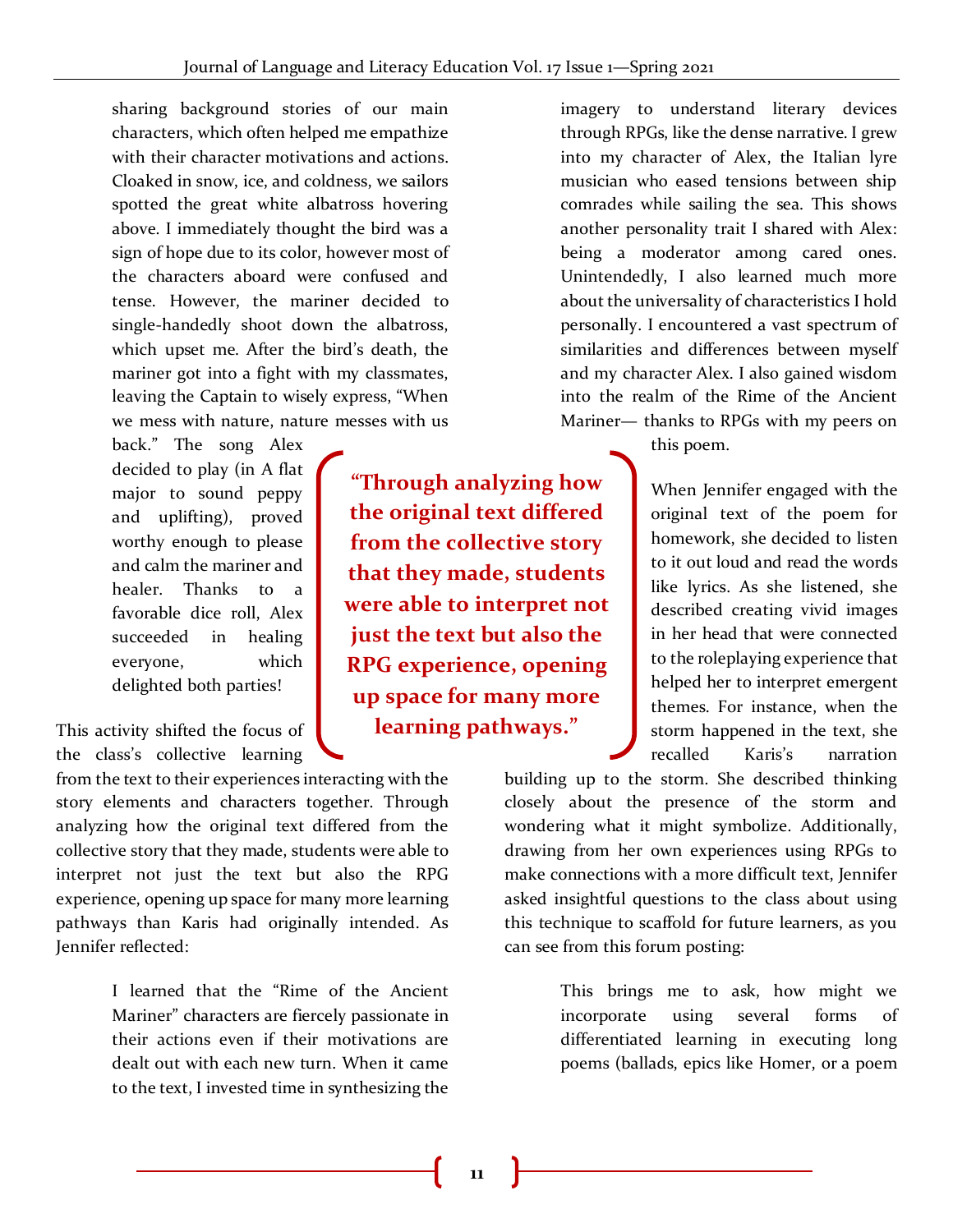like "Howl") to make us as future English teachers (Game Masters, too) successful?

Now a current student teacher, she is excited to try some of these techniques in her virtual classroom to engage her 10th grade ELA students.

## **Profile Three: Embodying Someone Else's Story**

While English educators often hope that texts will inspire empathy, sometimes empathy-building requires support beyond the text. As a studentteacher, Sasha taught 7th grade ELA to students in a Manhattan public school of which the majority of students came from white, socioeconomically privileged homes. In reading about the poverty, discrimination, misogyny, and domestic abuse present in Sandra Cisneros' *The House on Mango Street*, some students wondered aloud why the characters didn't exert more agency to resolve their conflicts. Questions such as "why don't they just leave?" arose with worrying frequency in class discussion and student writing. While students knew about words like "stereotype" and "gender roles," they were not applying these concepts to the text. Even more troubling, some students condemned characters for their inaction in the face of oppression. Sasha and her mentor teacher struggled to have students understand how and why the characters acted the way they did and why it was important. Though her mentor teacher had explicitly chosen the book to explore diverse contexts and teach students to empathize with the characters in them, many of the students resisted putting themselves in the characters' shoes. Subsequently, Sasha and her mentor teacher decided this was not a student learning problem but a pedagogical problem.

Sasha wanted students, as writers and critical thinkers, to be able to see how identity can interact with contexts in a narrative space. To do so, she created a series of RPG-based lessons centered around literary character agency, specifically the pernicious tropes that disempower female characters. She chose this topic because these tropes were pervasive in media and might serve as an introduction to critically examining the concept of agency.

Before Sasha began the activity, she defined "agency" in a presentation in order to provide students with the vocabulary to discuss the lesson and prime them to notice agency in the RPG. She defined agency as: "the power a person has to make choices and carry them out" and described that in narratives agentive characters "impact the plot and resolve conflicts through their choices." She then provided a nonexample and an example both centered around the popular dystopian young adult novel *The Hunger Games*, which she'd learned most of the students were familiar with from a reading survey conducted at the beginning of the class. However, she did not expect her written definition or examples to be sufficient to explain agency, nor the patterned ways agency operates through narratives. She reasoned that one way for students to see agency and associated tropes was to experience them for themselves, so she designed a slideshow chooseyour-own-adventure game in the style of a generic Arthurian Legend. In this intentionally trope-driven setting, the plot follows a knight who must save a princess. The following are Sasha's perceptions of youth takeaways from this activity.

## *Inspiring Empathy*

As a class, students portrayed the role of a single character, democratically making choices that impacted both the character's actions and their personality. But there was a twist: while the students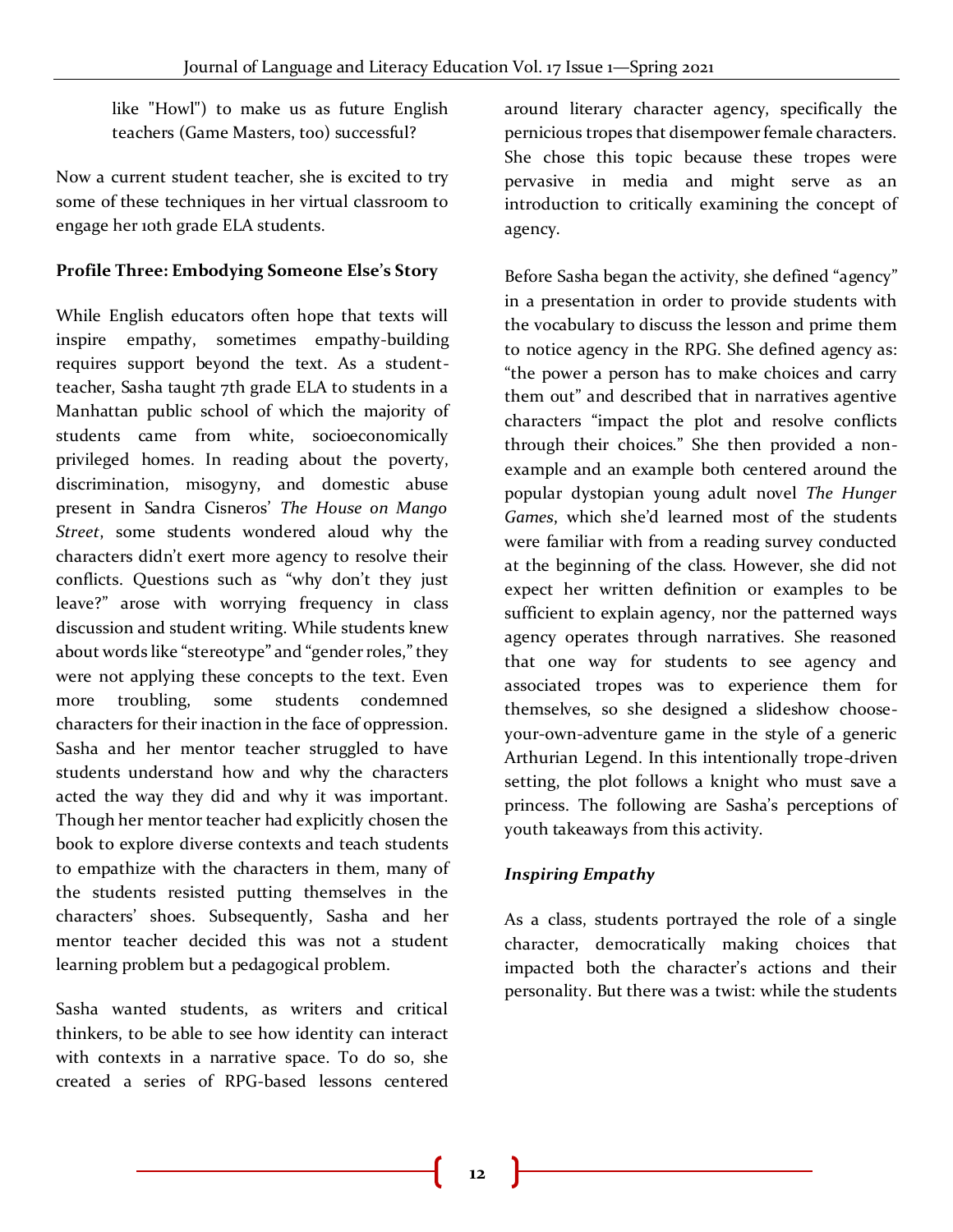## **Figure 4**

## *Presentation Stills for the Knight and the Princess*

A meeting is being held in the King's court. They are discussing what to do about the gallivanting Green Bandit. **You are a knight named Sir Bannister.** Looking around the room, you see the other knights and your noble King, all dressed in shining armor. The only person not wearing armor is the Young Princess Vestia who you know has a keen interest in politics. Listen to the meeting. Take a power nap while everyone is talking. You try to struggle against the rope but find it will not budge. You try to see if you can tip over the chair, but find it is bolted to the floor.

"Great," you say aloud. "I guess I'm stuck here for a week."

You wonder if he'll even feed you.

would take control of the knight in the first playthrough, they would have to replay the story and take control of the captured princess in the second.

The activity is centered around the simple juxtaposition of these two perspectives. Where the knight has ample options to impact the plot and make meaningful decisions, the princess has virtually none. She is confined to a single spot for the duration of the plot, and players are confronted with limited

Look to your left. Look to your right.

options as "Look Left | Look Right" – both leading to the same outcome.

Where embodying the knight had left many in the class energized and invested in the story, playing the princess left them more frustrated. Students were quick to voice their opinions on the knight's choices. When it came time to decide whether the protagonist should diligently listen in on an important meeting or nap through it, an overwhelming majority of the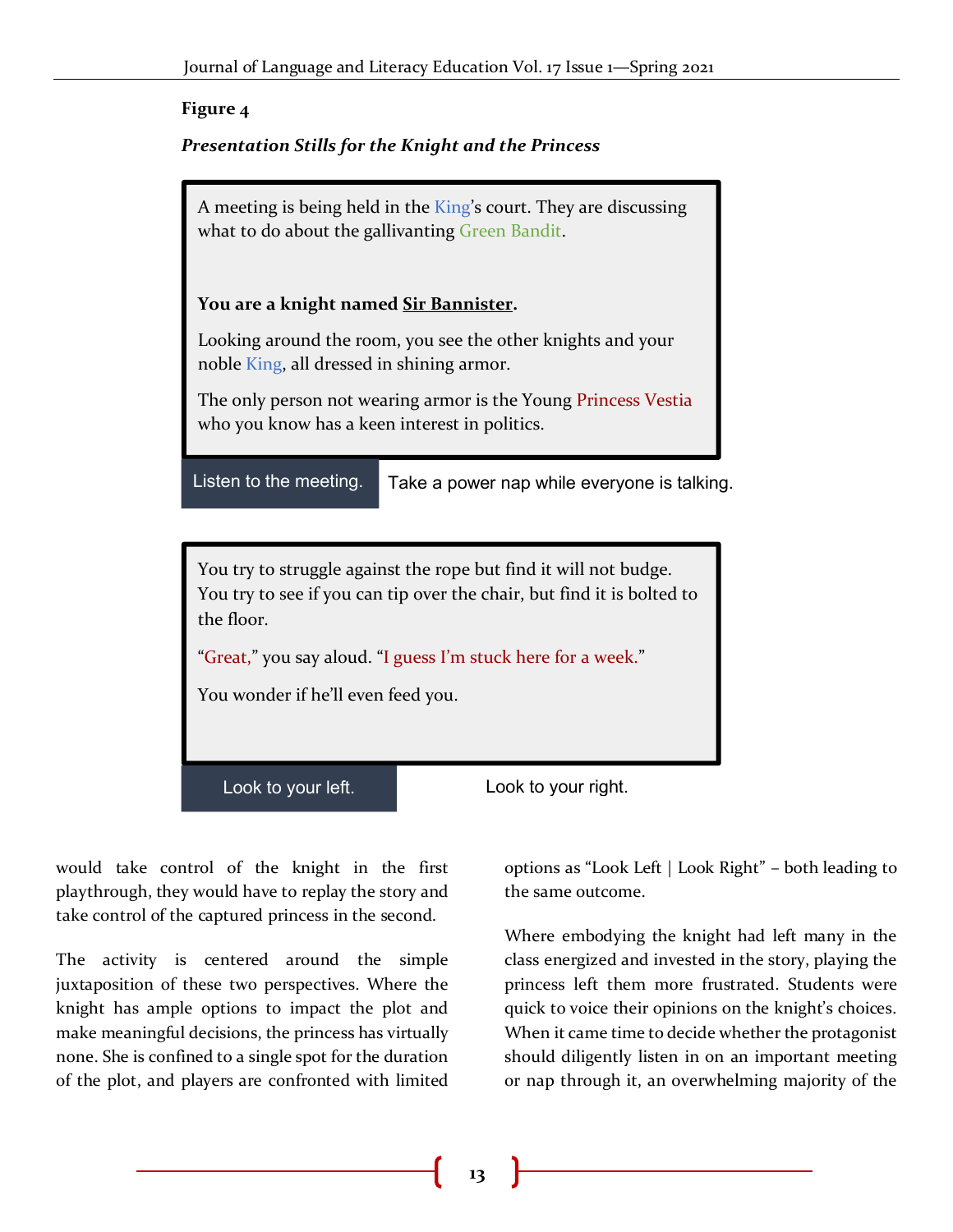class voted to listen, with one student exclaiming, "what if there's something important?" However, not every decision was unanimous: the decision to follow a treacherous quick path or a secure but long route necessitated some debate.

Students initially showed enthusiasm for the princess's campaign. When the antagonistic Green Bandit appears, they eagerly chose the option that had the princess attempt to fight. However, they became more deflated when they found the princess lacked the training to attack the Green Bandit. Where every hand shot up quickly at every decision for the Knight, students were slower to decide for the princess. As the possible interesting decisions dwindled, so too did the debates. Halfway through the princess' campaign, when encountering the choice to "Look Left | Look Right," one of the 6<sup>th</sup>grade boys boldly declared in a seemingly playful frustration "Hey! You're just taking away our agency!" Sasha had only just introduced the term, yet this student was already applying it to levy critique at the story. The changes in body language, demeanor, and energy in the class suggested that for many, they were not just *seeing* the differences in the stories, they were *feeling* the effects of character agency. They felt how powerful it was to be a knight, and how powerless it was to be the princess in the story.

## *Fostering Critical Reflection*

Following this RPG-based lesson, Sasha was delighted by the many compelling questions she received from the students in the creative writing class around the concept of agency and how it gets applied in stories. She made space for these questions and invited students to experiment with these ideas in their writing. She was also able to bring *The House on Mango Street* directly into the class conversation and help students apply their new framework for agency to the characters and their scenarios in the book. Students could begin to address the questions

of who does and doesn't have agency in the book, and why that might be the case in each scenario. We could begin to shift the conversation away from questions like "why don't they just leave?" towards questions like "why do the women feel trapped?" With the class having all gone through the experience together, they could begin to better answer these questions around agency, and perhaps more importantly, *ask* them, suggesting a possible strengthening of critical consciousness.

### **Conclusion**

Through RPGs, we see the emergent possibilities of embodying different characters and creating alternate worlds. From the first profile, we learn that YPAR and discourse analysis may be used in conjunction with already existing RPGs in order to create spaces for youth to unpack assumptions, restory problematic narratives, and envision new utopian worlds. From the second profile, we learn how RPGs can help students to explore unfamiliar settings as well as bring their own identities in conversation with the text. RPGs can also help players to build empathy as well as a critical consideration for choices that other players and characters make. From the third profile, we learn that asking students to embody characters can also help them more deeply understand unfamiliar experiences and that in living the worlds of the texts, students can begin to have a better vision of their own lived worlds.

These experiences can help students—and teachers—engage in the critical thought necessary for change-making. We invite readers to ask:

- How am I making space for students to bring themselves into various stories and explore their beliefs and commitments?
- How can I help students to experience this text in a different way?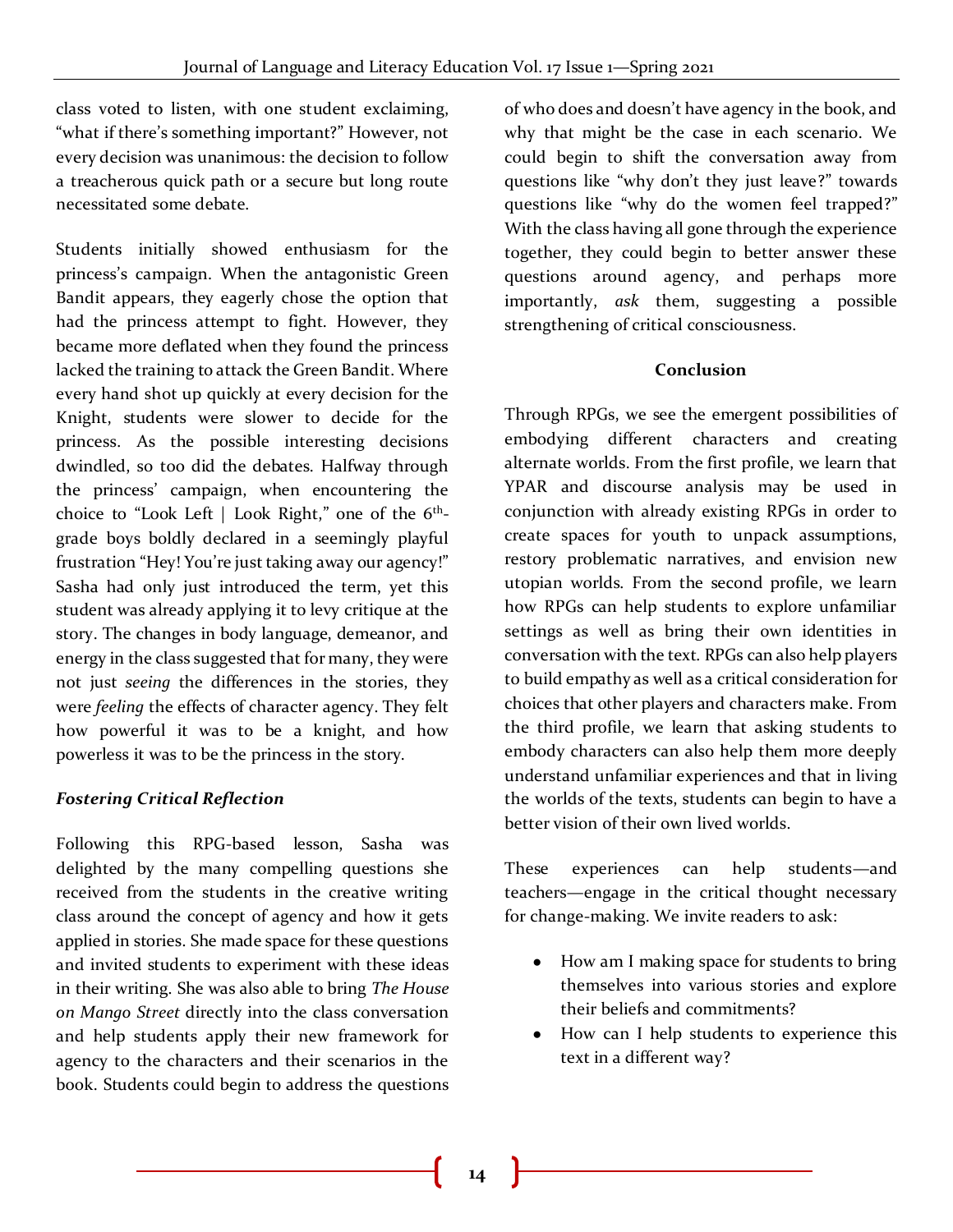- What stories are going unheard, and how can we change the rules of storying together to make them heard?
- Am I reproducing inequitable structures or reifying hierarchies?

We hope to have sparked interest about RPGs— a tool for students to emerge into new alternate worlds and co-construct more equitable environments. As readers consider these questions, consider this as well: learning through RPGs opens up space for emotional investment, creativity, and even joy! As we support youth in creating worlds, we also empower youth to not only read the word and the world, but to make new worlds too.

#### **Acknowledgements**

The authors would like to note that all authors contributed equally to this manuscript.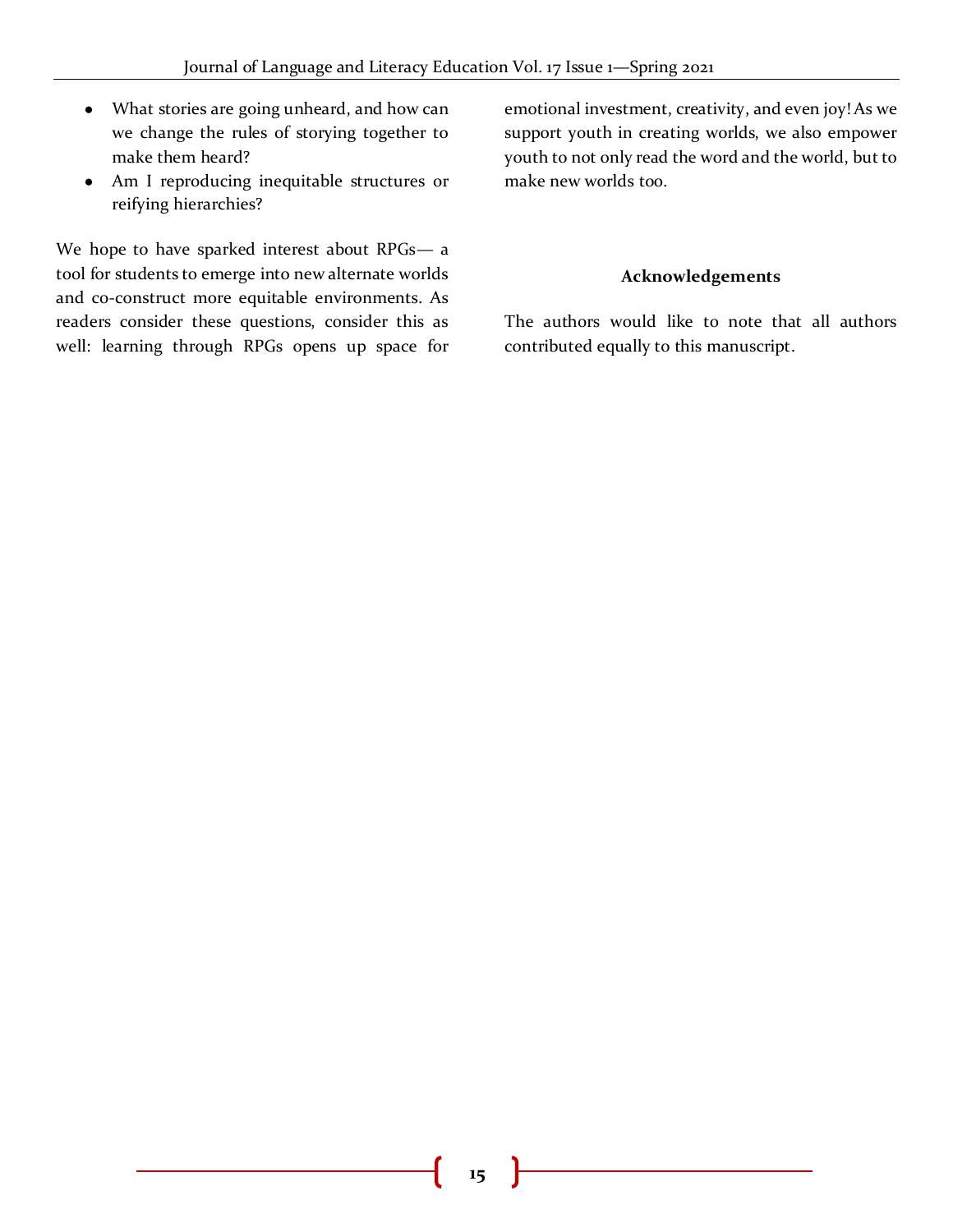#### **References**

- Blum, J. (2020). "Dungeons & Dragons" race issues have deep roots in the world of fantasy. *HuffPost*. https://www.huffpost.com/entry/dungeons-and-dragons-diversity-evilraces\_n\_5ef3b7cac5b643f5b22eb22a
- Cammarota, J. & Fine, M. (Eds.). (2008). *Revolutionizing education: Youth participatory action research in motion.*  Routledge.
- Coles, J. A. (2020). A BlackCrit re/imagining of urban schooling social education through Black youth enactments of Black storywork. *Urban Education*, 1-30. https://doi.org/10.1177/0042085920908919
- Cook, M. P., Gremo, M., & Morgan, R. (2017). We're just playing: The influence of a modified tabletop roleplaying game on ELA students' in-class reading. *Simulation & Gaming,* 48(2), 199–218. https://doi.org/10.1177/1046878116684570
- Enciso, P. E. (2017). Stories lost and found: Mobilizing imagination in literacy research and practice. *Literacy Research: Theory, Method, and Practice*, 66(1), 29–52. https://doi.org/10.1177/2381336917718813
- Fairclough, N. (2013). *Critical discourse analysis: The critical study of language* (2<sup>nd</sup> ed.). Routledge.
- Garcia, A. (2017). Privilege, power, and Dungeons & Dragons: How systems shape racial and gender identities in tabletop role-playing games. *Mind, Culture, and Activity,* 24(3), 232–246. https://doi.org/10.1080/10749039.2017.1293691
- Garcia, A. (2019). Gaming literacies: Spatiality, materiality, and analog learning in a digital age. *Reading Research Quarterly*, 55(1), 9–27. https://doi.org/10.1002/rrq.260
- Gee, J. (2014). *An introduction to discourse analysis: Theory and method* (4<sup>th</sup> ed.). Routledge.
- Kirkland, D. E. (2013). *A search past silence: The literacy of young Black men*. Teachers College Press.
- Lu, F. C., & Chang, B. (2016). Role-play game-enhanced English for a specific-purpose vocabulary-acquisition framework. *Journal of Educational Technology & Society*, *19*(2), 367–377.
- Mirra, N., Garcia, A., & Morrell, E. (2016). *Doing youth participatory action research: Transforming inquiry with researchers, educators, and students.* Routledge.
- Paris, D. (2012). Culturally sustaining pedagogy: A needed change in stance, terminology, and practice. *Educational Researcher*, *41*(3), 93–97. https://doi.org/10.3102/0013189X12441244
- Paris, D., & Alim, H. S. (2014). What are we seeking to sustain through culturally sustaining pedagogy? A loving critique forward. *Harvard Educational Review*, *84*(1), 85–100. https://doi.org/10.17763/haer.84.1.982l873k2ht16m77
- Quevedo da Rocha, F. (2018). Roll a D6: A role-playing game based approach to the EFL classroom. *Role am D6: Uma abordagem baseada em role-playing games para a sala de aula de Inglês como língua estrangeira.*, *9*(2), 535–546. https://doi.org/10.15448/2178-3640.2018.2.31960
- Thomas, E. E., & Stornaiuolo, A. (2016). Restorying the self: Bending toward textual justice. *Harvard Educational Review*, 86(3), 313–338. https://doi.org/10.17763/1943-5045-86.3.313